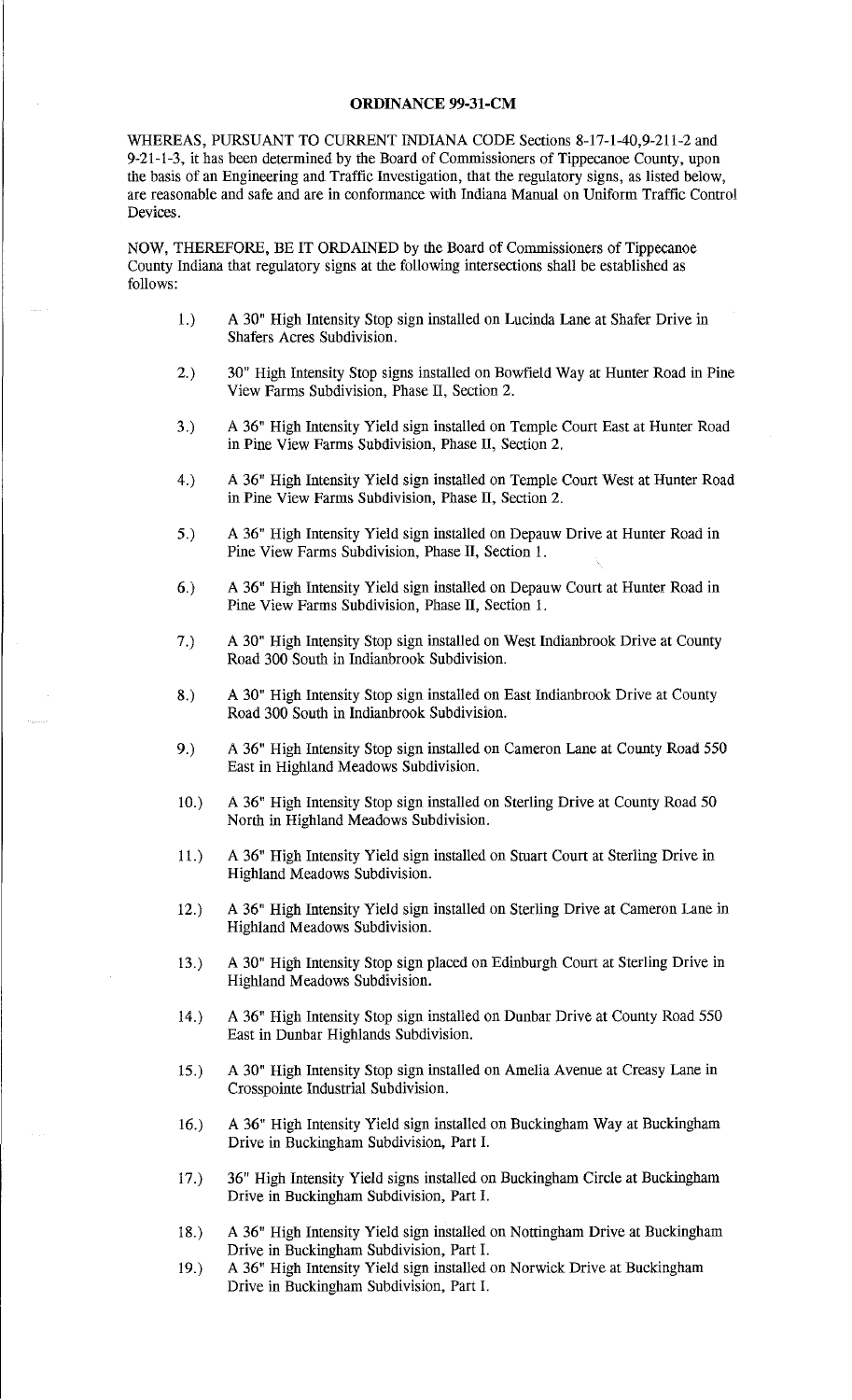- 20.) A 36" High Intensity Yield sign installed on Yarmouth Drive at Norwick Drive in Buckingham Subdivision, Part I.
- 21.) A 36" High Intensity Yield sign installed on Prion Court at Admiral's Pointe Drive in Raineybrook Subdivision, Phase II.
- 22.) A 36" High Intensity Yield sign installed on Osprey Drive East at Admiral's Pointe Drive in Raineybrook Subdivision, Phase II.
- 23.) A 30" High Intensity Stop sign installed on Botanical Lane at County Road 400 East in Garden View Subdivision.
- 24.) A 30" High Intensity Stop sign installed on Trotter Drive at South Brookfield Drive in Arlington Commons Subdivision, Phase I.
- 25.) A 36" High Intensity Yield sign installed on Atwood Drive at Trotter Drive in Arlington Commons Subdivision, Phase II.
- 26.) A 36" High Intensity Yield sign installed on Atwood Drive at Pioneer Drive in Arlington Commons Subdivision, Phase II.
- 27.) A 36" High Intensity Yield sign installed on Stanton Drive at Pioneer Drive in Arlington Commons Subdivision, Phase II.
- 28.) A 36" High Intensity Yield sign installed on Stanton Drive at Trotter Drive in Arlington Commons Subdivision, Phase II.
- 29.) A 30" High Intensity Stop sign installed on Pioneer Drive at South Brookfield Drive in Arlington Commons Subdivision, Phase I.
- 30.) A 36" High Intensity Yield sign installed on Lochan Court at Foxmoor Lane in Meadows at Northridge Subdivision.
- 31.) A 30" High Intensity Stop sign installed on Farmington Court at Flowering Crab Drive West in Farmington Subdivision, Phase IB.
- 32.) A 36" High Intensity Yield sign installed on Perishing (sic) Drive at Mar Ruth Drive in Watkins Glen Subdivision, Phase IV, Part 2.
- 33.) A 30" High Intensity Stop sign installed on Brunswick Drive at Old Romney Road in Winfield Farms Subdivision, Phase I.
- 34.) A 36" High Intensity Yield sign installed on Butterfield Court at Brunswick Drive in Winfield Farms Subdivision, Phase I.
- 35.) A 36" High Intensity Yield sign installed on Chardonnay Court at Brunswick Drive in Winfield Farms Subdivision, Phase I.
- 36.) A 36" High Intensity Yield sign installed on Kilbourne Court at Brunswick Drive in Winfield Farms Subdivision, Phase I.
- 37.) The existing Yield sign replaced with a 30" High Intensity Stop sign on Wolflake Drive at South Brookfield Drive in Brookfield Farms Phase I.
- 38.) A 30" High Intensity Stop sign installed on Old Romney Road at County Road 350 South.
- 39.) The existing Yield signs replaced with 30" High Intensity Stop signs on County Road 225 West at County Road 600 North.
- 40.) A 30" High Intensity Stop sign installed on Vicksburg Lane East at Mason-- Dixon Drive in Kimberley Estates Subdivision Part 2.
- 41.) The existing Yield sign replaced with a 30" High Intensity Stop sign on Vicksburg Lane West at Mason-Dixon Drive in Kimberley Estates Subdivision Part 2.
- 42.) A 30" High Intensity Stop sign installed on McClellan Lane at Mason-Dixon Drive in Kimberley Estates Subdivision Part 2.